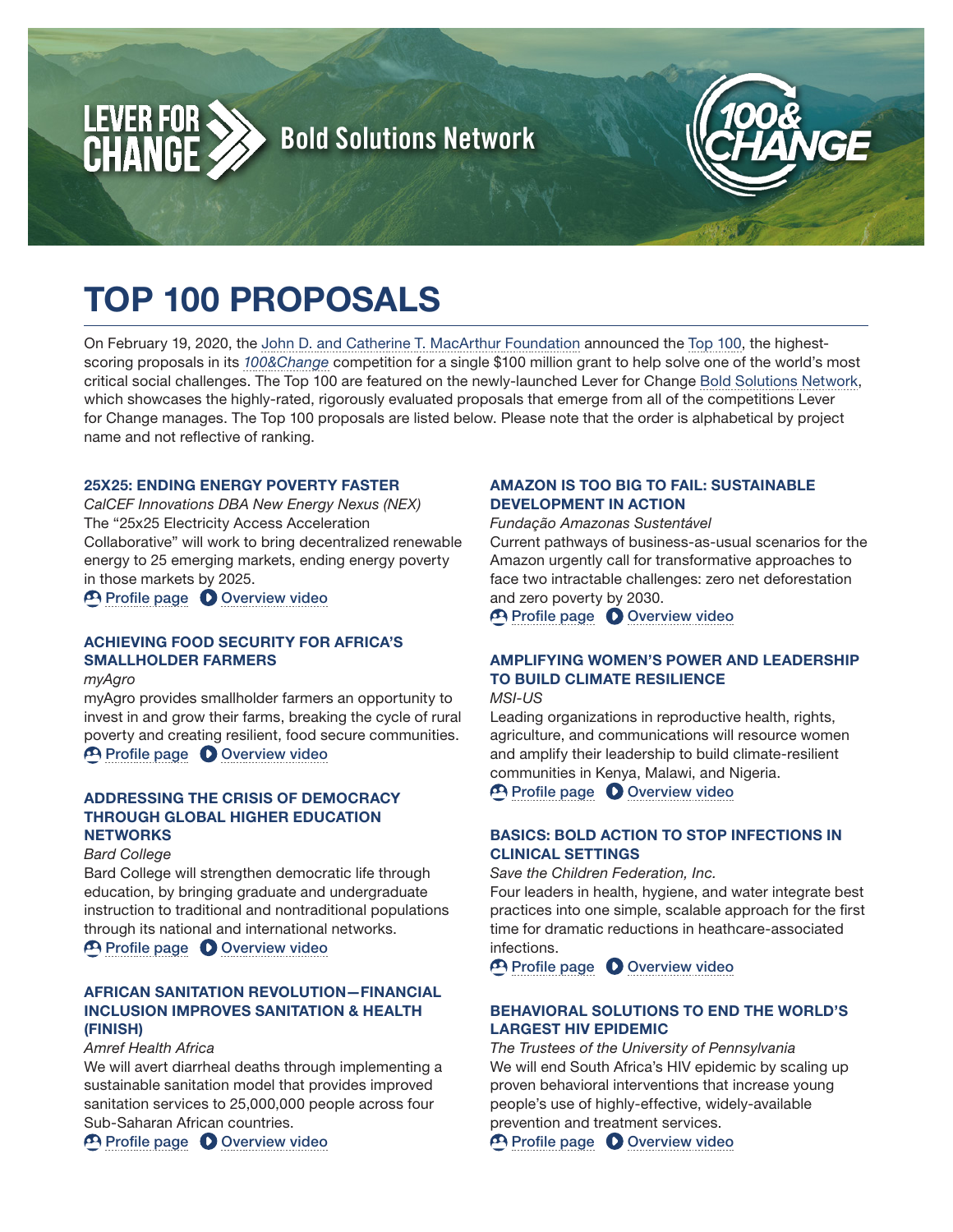### BREATHING NEW LIFE: TRANSFORMING ACCESS TO OXYGEN THERAPY FOR CHILDREN

*Clinton Health Access Initiative, Inc.*

Expanding access to life-saving oxygen in high-burden countries by improving hypoxemia screening, oxygen availability, and reforming policy and financing to sustain these improvements at scale.

**P** [Profile page](https://solutions.leverforchange.org/100-change-2020/breathing-new-life-transforming-access-to-oxygen-therapy-for-children/) **O** [Overview video](https://www.youtube.com/watch?v=S861xQe_wEI)

# BUILDING BRIGHTER FUTURES FOR MARGINALIZED CHILDREN IN ASIA

*OneSky*

Project trains women in Asia's low-resource communities to establish high quality daycares, empowering them to secure a brighter future for marginalized children and their families.

[Profile page](https://solutions.leverforchange.org/100-change-2020/building-brighter-futures-for-marginalized-children-in-asia/) **O** [Overview video](https://www.youtube.com/watch?v=42MIk1a4MQc)

# CAN'T WAIT TO LEARN

*Stichting War Child (War Child Holland)* Opening up a world of learning for children who would otherwise miss out: award-winning digital game-based learning, designed BY and FOR children affected by conflict.

**P [Profile page](https://solutions.leverforchange.org/100-change-2020/cant-wait-to-learn/) O [Overview video](https://www.youtube.com/watch?v=mN3QPmZjwpM)** 

### CHANGING THE GAME FOR GIRLS: SEXUAL VIOLENCE CAN BE STOPPED

*Futures Without Violence*

Futures Without Violence will leverage one of the most universal cultural influences—sports—to stop sexual and relationship violence before it happens to marginalized adolescent girls.

[Profile page](https://solutions.leverforchange.org/100-change-2020/changing-the-game-for-girls-sexual-violence-can-be-stopped/) **O** [Overview video](https://www.youtube.com/watch?v=R80dSihOAFI)

# CULTURALLY-APPROPRIATE AND EFFECTIVE SUBSTANCE ABUSE PREVENTION FOR ALL YOUTH

*Arizona State University (ASU) Foundation*

ASU will collaborate with communities around the world to prevent youth substance abuse by strengthening capacity to culturally adapt, implement, and disseminate keepin' it REAL.

[Profile page](https://solutions.leverforchange.org/100-change-2020/culturally-appropriate-and-effective-substance-abuse-prevention-for-all-youth/) **O** [Overview video](https://www.youtube.com/watch?v=Nr3p1o0xEPM)

# CURE BLINDNESS, CREATE SUSTAINABLE EYECARE SYSTEMS—A GLOBAL MODEL

*Himalayan Cataract Project, Inc.*

HCP|CureBlindness will restore sight to over 500,000 people in Africa and Asia and scale its proven eyecare systems to reverse needless blindness worldwide.

**P** [Profile page](https://solutions.leverforchange.org/100-change-2020/cure-blindness-create-sustainable-eyecare-systems-a-global-model/) **O** [Overview video](https://www.youtube.com/watch?v=_Zqf2d6q77g)

# DESTINATION ZERO: ENDING DEATH AND SUFFERING FROM DIABETES AND HYPERTENSION

#### *Emory University*

To end death, disability, and poverty from diabetes and hypertension for millions of adults in India through affordable, scalable, technology-driven, task-shifting community and clinic enhancements.

**P** [Profile page](https://solutions.leverforchange.org/100-change-2020/destination-zero-ending-death-and-suffering-from-diabetes-and-hypertension/) **O** [Overview video](https://www.youtube.com/watch?v=QEQtjq87B0o)

# DISRUPTIVE INCLUSIVE INNOVATION TO IMPROVE LEARNING OUTCOMES IN PUBLIC SCHOOLS

#### *Sampark Foundation*

Drive significant improvement in learning outcomes among 20 million children in 200,000 public schools through disruptive, inclusive innovations effectively implemented in partnership with the government. [Profile page](https://solutions.leverforchange.org/100-change-2020/disruptive-inclusive-innovation-to-improve-learning-outcomes-in-public-schools/) **O** [Overview video](https://www.youtube.com/watch?v=AHsQSG02ZNY)

# DRIP—ENDING DROUGHT EMERGENCIES IN THE HORN OF AFRICA

*The Regents of the University of Colorado* The Drought Resilience Impact Platform will end Horn of Africa drought emergencies through monitoring, evidence-based decisions, and coordinated actions to ensure water is always available.

**P** [Profile page](https://solutions.leverforchange.org/100-change-2020/drip-ending-drought-emergencies-in-the-horn-of-africa/) **D** [Overview video](https://www.youtube.com/watch?v=vexw0S_2NDQ)

# ELIMINATING HEPATITIS C: SAVING MILLIONS FROM THE 'SILENT KILLER'

*Clinton Health Access Initiative, Inc.* Ignite global Hepatitis C elimination efforts by partnering with early-adopter governments in poor countries to test, treat, and cure their people.

[Profile page](https://solutions.leverforchange.org/100-change-2020/eliminating-hepatitis-c-saving-millions-from-the-silent-killer/) **O** [Overview video](https://www.youtube.com/watch?v=LRBiBGc55Q4)

# ELIMINATING PREVENTABLE MATERNAL MORTALITY IN SUB SAHARAN AFRICA

*Regents of the University of Michigan* We will measurably eliminate preventable maternal morality in Africa by building professional capacity through U.S./African OBGYN/Midwife partnerships with access to information, networking, and rural reach. **P [Profile page](https://solutions.leverforchange.org/100-change-2020/eliminating-preventable-maternal-mortality-in-sub-saharan-africa/) C** [Overview video](https://www.youtube.com/watch?v=gKnzoaaTMS8)

# EMPOWER 25 MILLION PEOPLE WITH SAFE WATER AND SANITATION

#### *Water.org*

Water.org will remove the key financing barriers that keep millions from solving the water and sanitation problems threatening their lives and economic futures. **P** [Profile page](https://solutions.leverforchange.org/100-change-2020/empower-25-million-people-with-safe-water-and-sanitation/) **O** [Overview video](https://www.youtube.com/watch?v=4ab4LxZVIsc)

John D. and Catherine T. MacArthur Foundation page 2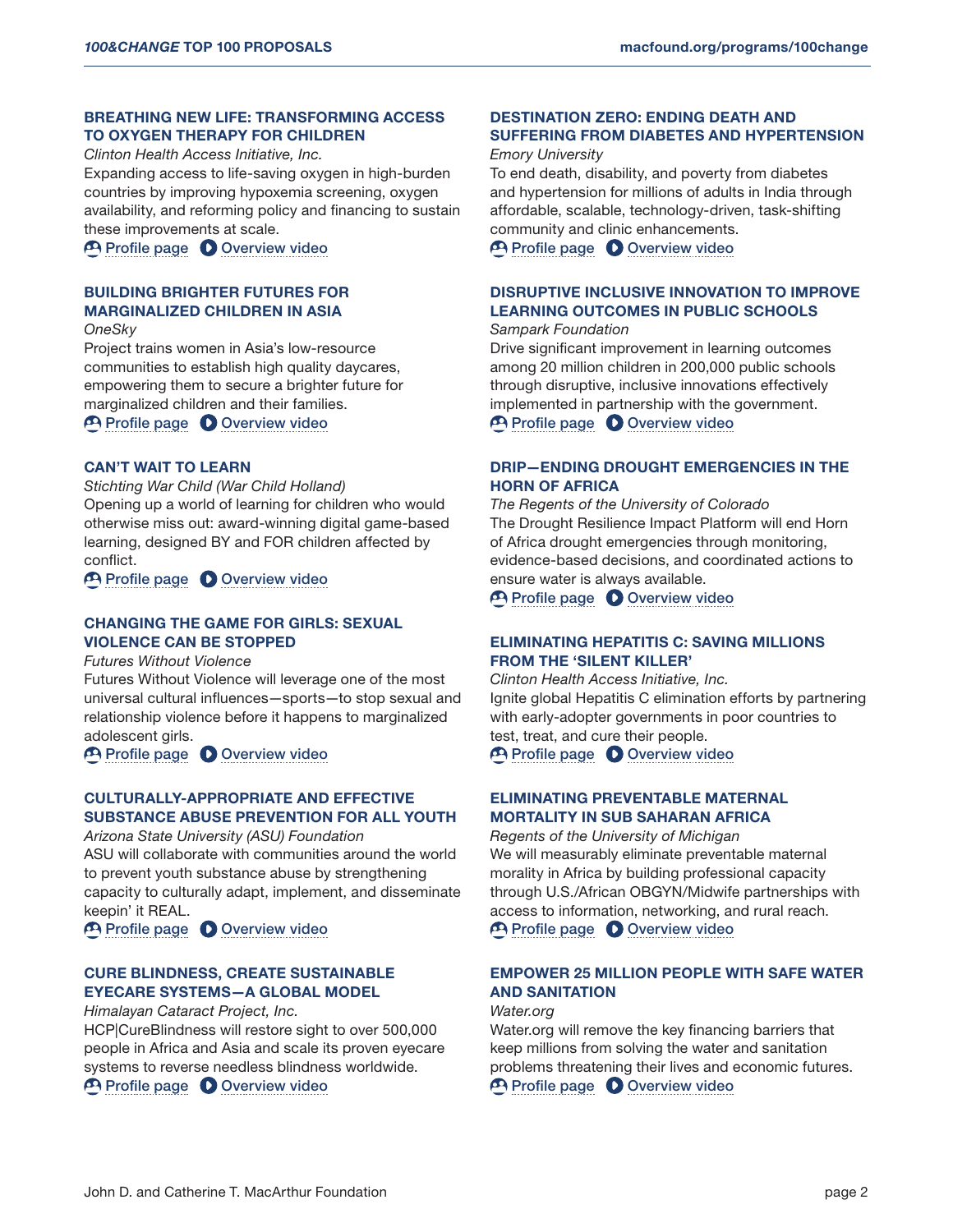# END CHILD LEPROSY BY 2030: BREAK TRANSMISSION AND ELIMINATE STIGMA

*Task Force for Global Health* Our breakthrough approach in eight high-endemic countries reduces new cases 50 percent by 2025, targeting the end of child leprosy by 2030 and, subsequently, all transmission.

**P [Profile page](https://solutions.leverforchange.org/100-change-2020/end-child-leprosy-by-2030-break-transmission-and-eliminate-stigma/) C** [Overview video](https://www.youtube.com/watch?v=-izK0RwXCKc)

# ENDING ARSENIC POISONING FOR MARGINALIZED PEOPLE VIA SAFE DRINKING WATER

*University of California, Berkeley* Scaling up proven, affordable arsenic-removal technology for drinking water will serve 4-5 million people and demonstrate a viable business model to end arsenic poisoning globally.

[Profile page](https://solutions.leverforchange.org/100-change-2020/ending-arsenic-poisoning-for-marginalized-people-via-safe-drinking-water/) **O** [Overview video](https://www.youtube.com/watch?v=FeMP2-ZV67I)

# ENDING CERVICAL CANCER IN AFRICA—IT'S POSSIBLE

*mothers2mothers*

mothers2mothers will scale our proven peer-to-peer approach to prevent, identify, and treat human papillomavirus infection and cervical cancer in five African countries.

**P [Profile page](https://solutions.leverforchange.org/100-change-2020/ending-cervical-cancer-in-africa-its-possible/) C** [Overview video](https://www.youtube.com/watch?v=WrvXYKZe66o)

#### ENDING HEPATITIS C IN RWANDA

*Trustees of Columbia University in the City of New York* Unprecedented comprehensive nationwide effort to eliminate hepatitis C from Rwanda through partnership between the Ministry of Health and ICAP at Columbia University.

[Profile page](https://solutions.leverforchange.org/100-change-2020/ending-hepatitis-c-in-rwanda/) **O** [Overview page](https://www.youtube.com/watch?v=Xo1OV0rqZno)

# ENDING THE CYCLE OF POVERTY: FINANCING LOW-INCOME WOMEN ENTREPRENEURS

*Grameen America, Inc.*

Grameen America addresses the high rates of poverty and financial exclusion across the U.S. by disbursing microloans to entrepreneurial women in low-income communities.

[Profile page](https://solutions.leverforchange.org/100-change-2020/ending-the-cycle-of-poverty-financing-low-income-women-entrepreneurs/) **O** [Overview video](https://www.youtube.com/watch?v=XjcxBtcauJQ)

# ENDING TOXIC ARSENIC EXPOSURE FROM WELL WATER IN BANGLADESH

#### *Columbia University*

Installing low-arsenic wells and optimizing use with an app will eliminate over 100,000 annual deaths and raise annual income by \$800 million USD in rural Bangladesh. **P** [Profile page](https://solutions.leverforchange.org/100-change-2020/ending-toxic-arsenic-exposure-from-well-water-in-bangladesh/) **O** [Overview video](https://www.youtube.com/watch?v=2X2YcSGNug0)

ENDING U.S. CHILD ABUSE AND NEGLECT: LAUNCHING A NATIONAL STRATEGY

*The Washington University (D.B.A. Washington University)*

Washington University physicians, scientists, colleagues in prevention research, and leaders of three U.S. health care systems committed to new strategies addressing the child abuse epidemic.

[Profile page](https://solutions.leverforchange.org/100-change-2020/ending-us-child-abuse-and-neglect-launching-a-national-strategy/) **O** [Overview video](https://www.youtube.com/watch?v=ZSE-gBMAWQE)

# ENHANCING COASTAL COMMUNITY VALUE CHAINS WITH MARINE PERMACULTURE (CVC-MPS)

*Medical Care Development, Inc.*

Coastal Community Value Chains with Marine Permaculture connects coastal and agricultural communities, providing the foundations of increased economic prosperity, biodiversity, climate resilience, and human health.

**P [Profile page](https://solutions.leverforchange.org/100-change-2020/enhancing-coastal-community-value-chains-with-marine-permaculture-cvc-mps/) C** [Overview video](https://www.youtube.com/watch?v=KYeGFPa5FfA)

# ENHANCING HEALTHCARE ACCESS THROUGH THE UNJANI CLINIC NETWORK

*Unjani Clinics NPC*

Enhancing access to quality, affordable primary healthcare to low-income communities of South Africa and Africa by empowering nursing professionals. **P [Profile page](https://solutions.leverforchange.org/100-change-2020/enhancing-healthcare-access-through-the-unjani-clinic-network/) C** [Overview video](https://www.youtube.com/watch?v=BMSc5u6Trgk)

# ENRICHING LIVES THROUGH SUSTAINABLE TOILET **SOLUTIONS**

# *ECOLOO AB*

This project aims to enrich the lives of a rural community through awareness programs, a sustainable sanitation system with clean water, proper hygiene, and organic farming techniques.

[Profile page](https://solutions.leverforchange.org/100-change-2020/enriching-lives-through-sustainable-toilet-solutions/) **O** [Overview video](https://www.youtube.com/watch?v=uSZKdPHt6M8)

# ENSURING FOOD SECURITY AND CLIMATE RESILIENCE THROUGH A FOOD-ENERGY-WATER **SOLUTION**

*University of Maryland*

Our technology-based solution increases crop yields using less water and renewable energy, alleviating food insecurity, improving health, and building climate resilience in Ethiopia and Nepal.

**P** [Profile page](https://solutions.leverforchange.org/100-change-2020/ensuring-food-security-and-climate-resilience-through-a-food-energy-water-solution/) **O** [Overview video](https://www.youtube.com/watch?v=7P7s4uAzV-4)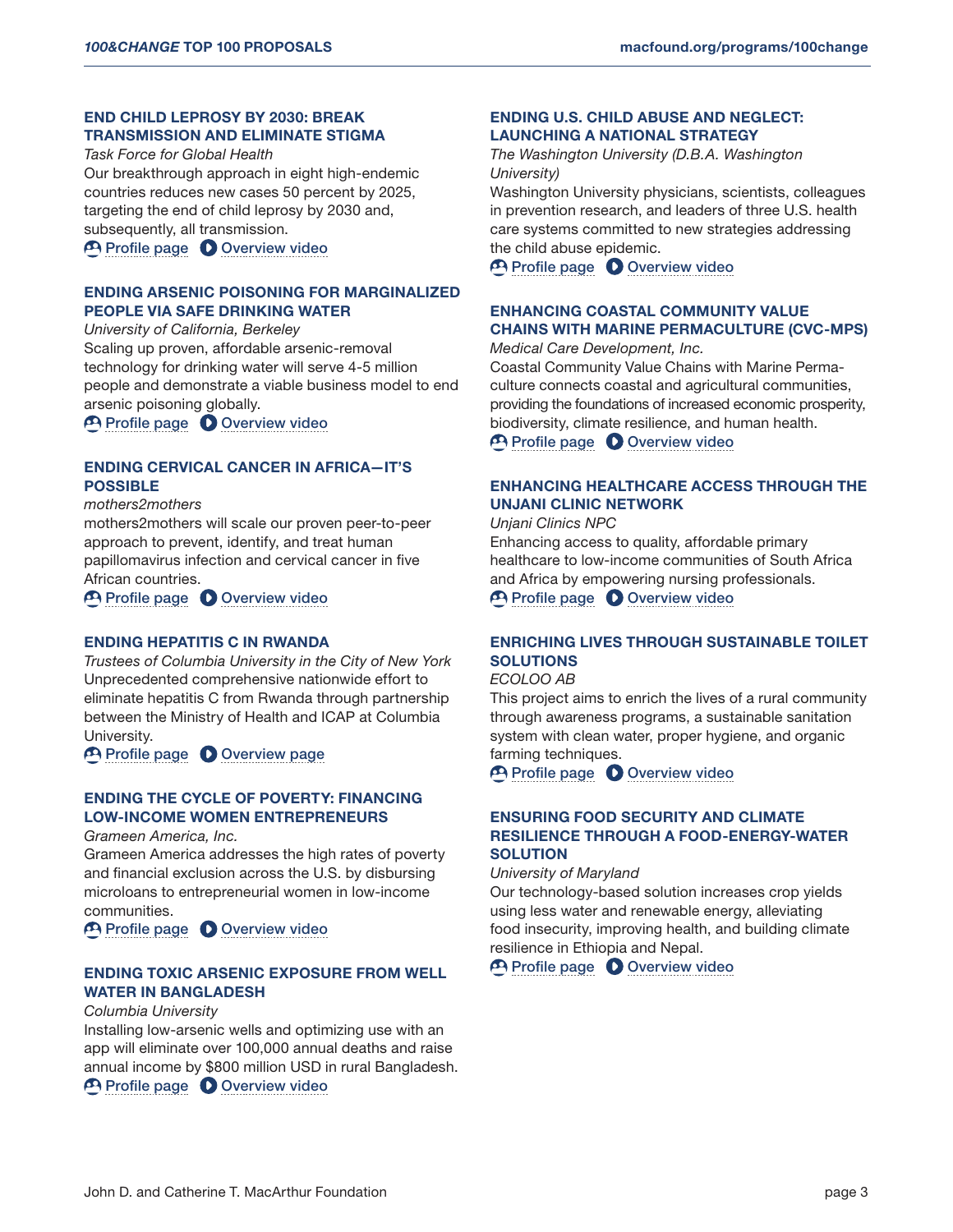# ERADICATING THE ROOTS OF ADDICTION THROUGH PREVENTION AND EARLY INTERVENTION

*The Children's Hospital Corporation (Boston Children's Hospital)*

We will establish pediatric addiction medicine clinical programs and a physician workforce to implement substance use disorder prevention, early intervention, and treatment nationwide.

[Profile page](https://solutions.leverforchange.org/100-change-2020/eradicating-the-roots-of-addiction-through-prevention-and-early-intervention/) **O** [Overview video](https://www.youtube.com/watch?v=oGLEA2HvML4)

### ERADICATING TRACHOMA, ONCE AND FOR ALL

*UCSF Proctor Foundation for Research in Ophthalmology*

Trachoma was once the world's leading cause of blindness, but with our three-fold approach, it will become the second human disease to be completely eradicated.

**P [Profile page](https://solutions.leverforchange.org/100-change-2020/eradicating-trachoma-once-and-for-all/) C** [Overview video](https://www.youtube.com/watch?v=rFpjTcGTW8I)

# FRIENDS OF THE CHILDREN. DEFYING THE ODDS OF GENERATIONAL POVERTY.

*Friends of the Children—National Office* Friends of the Children invests in salaried, professional mentors who build relationships with youth to achieve their hopes and dreams; 12.5 years, no matter what. **P [Profile page](https://solutions.leverforchange.org/100-change-2020/friends-of-the-children-defying-the-odds-of-generational-poverty/) C** [Overview video](https://www.youtube.com/watch?v=jsNpa4fZEJk)

# GENERATION: FIVE MILLION PEOPLE EMPLOYED BY 2030

*Generation: You Employed*

Generation will embed its training and employment methodology in public vocational systems, enabling millions of learners in India, Kenya, and Brazil to achieve financial independence.

[Profile page](https://solutions.leverforchange.org/100-change-2020/generation-five-million-people-employed-by-2030/) **O** [Overview video](https://www.youtube.com/watch?v=l_TxmYVIGBM)

### GIFT OF SIGHT ON WHEELS: FIGHTS BLINDNESS IN INDIA

*Medical Research Foundation* Ensuring quality eye care in the form of cataract surgeries made available in the remote and relatively inaccessible areas of India at doorstep.

**P [Profile page](https://solutions.leverforchange.org/100-change-2020/gift-of-sight-on-wheels-fights-blindness-in-india/) C** [Overview video](https://www.youtube.com/watch?v=ouIJB-i3NQQ)

# GLOBAL BIODIVERSITY OBSERVATORY TO REVERSE THE SIXTH EXTINCTION

*AZ Board of Regents on behalf of Arizona State University*

A novel constellation of small satellites will drive a global decision-support system and social movement to empower people to rapidly reduce biodiversity loss worldwide.

**P [Profile page](https://solutions.leverforchange.org/100-change-2020/global-biodiversity-observatory-to-reverse-the-sixth-extinction/) O [Overview video](https://www.youtube.com/watch?v=bGQf9ksSWC4)** 

# GLOBAL INNOVATION LAB FOR CLIMATE FINANCE: DRIVING A SUSTAINABLE ECONOMY

*Climate Policy Initiative, Inc.*

Rapidly scale a proven approach that already helped mobilize \$1.9 billion in sustainable investment to key economic sectors and regions needed to avert a climate catastrophe.

**P** [Profile page](https://solutions.leverforchange.org/100-change-2020/global-innovation-lab-for-climate-finance-driving-a-sustainable-economy/) **O** [Overview video](https://www.youtube.com/watch?v=iuAwy83S46M)

### HARNESSING CITIZEN PARTICIPATION IN WATERSHED MANAGEMENT FOR CLIMATE **RESILIENCY**

*Georgetown Univerisity*

Empowering poor Indian farmers through skillbuilding in watershed development and climate adaptation to mitigate drought, build community resilience, and improve economic security.

**P [Profile page](https://solutions.leverforchange.org/100-change-2020/harnessing-citizen-participation-in-watershed-management-for-climate-resiliency/) C** [Overview video](https://www.youtube.com/watch?v=nMXwy_TdVOU)

# HEALTHY HOMES FOR EQUITABLE OPPORTUNITIES: ENDING LEAD'S TOXIC LEGACY

*Green & Healthy Homes Initiative, Inc.* Deploy MacArthur's investment to transform Baltimore by removing residential lead hazards and eliminating childhood lead poisoning; ensuring that our city's children achieve their full potential. **P [Profile page](https://solutions.leverforchange.org/100-change-2020/healthy-homes-for-equitable-opportunities-ending-leads-toxic-legacy/) C** [Overview video](https://www.youtube.com/watch?v=TAQY1nVbYz0)

### HOMELESSNESS AT THE TIPPING POINT

*Community Solutions International, Inc.* Seventy five in our network of U.S. communities will end homelessness in five years for some or all populations, driving new expectations and behavior everywhere. [Profile page](https://solutions.leverforchange.org/100-change-2020/homelessness-at-the-tipping-point/) **O** [Overview video](https://www.youtube.com/watch?v=oSa4FXMFVeo)

# HOPE AT HOME: CENTRAL AMERICAN YOUTH BUILD A SECURE FUTURE

*World Vision, Inc.*

Through community partners, this project will restore hope among Central American youth by increasing their personal safety and offering opportunities through education and jobs.

[Profile page](https://solutions.leverforchange.org/100-change-2020/hope-at-home-central-american-youth-build-a-secure-future/) **O** [Overview video](https://www.youtube.com/watch?v=VevbuKhfh7g)

# IMPACTING GENERATIONS: THE TRANSFORMATIVE POWER OF LARGE-SCALE FOOD FORTIFICATION

*Nutrition International*

We will permanently prevent a substantial proportion of the global prevalence of anemia and birth defects through sustainable large-scale food fortification programs in high-burden countries.

[Profile page](https://solutions.leverforchange.org/100-change-2020/impacting-generations-the-transformative-power-of-large-scale-food-fortification/) **O** [Overview video](https://www.youtube.com/watch?v=LgbfobLabms)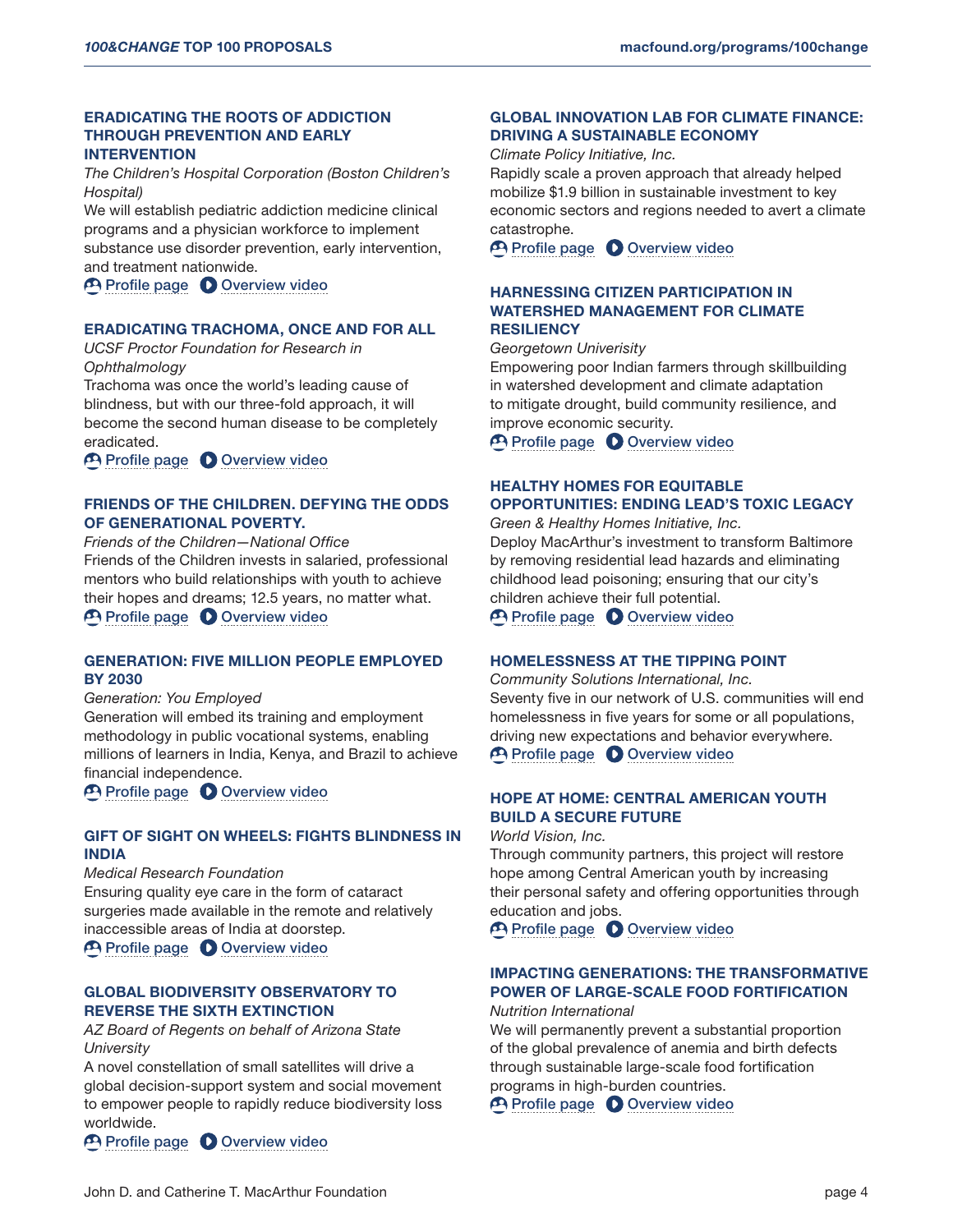# IMPROVING CONDITIONS FOR LEARNING: STUDENT SUCCESS IN EVERY COMMUNITY

*Communities In Schools, Inc.*

Communities In Schools and Council of Chief State School Officers have a proven plan for every student to succeed through systemic change in public education. [Profile page](https://solutions.leverforchange.org/100-change-2020/improving-conditions-for-learning-student-success-in-every-community/) **O** [Overview video](https://www.youtube.com/watch?v=TkyeGH951k0)

# IMPROVING GLOBAL HEALTH BY REPURPOSING ESSENTIAL MEDICINES INTERNATIONALLY (REMEDI)

*Vanderbilt University Medical Center*

Uncover new therapeutic uses for the 376 medicines on WHO's Essential Medicines List and amplify availability of existing and new uses to benefit priority populations. [Profile page](https://solutions.leverforchange.org/100-change-2020/improving-global-health-by-repurposing-essential-medicines-internationally-remedi/) **O** [Overview video](https://www.youtube.com/watch?v=MuuACS2hgX8)

# IMPROVING THE MENTAL HEALTH OF YOUNG PEOPLE IN AMERICA

*National Council for Behavioral Health* Improving the mental health of current and future generations through mental health education and increased access to quality, community-based care. **P [Profile page](https://solutions.leverforchange.org/100-change-2020/improving-the-mental-health-of-young-people-in-america/) C** [Overview video](https://www.youtube.com/watch?v=DYSM7yPfny8)

# INCLUSIVE MINDSETS AND SKILLSETS THROUGH SPECIAL OLYMPICS UNIFIED CHAMPION SCHOOLS

*Special Olympics*

Our project cultivates inclusive mindsets through Unified Champion Schools: programming that convenes youth with and without intellectual disabilities through sports, leadership development, and community engagement. **P** [Profile page](https://solutions.leverforchange.org/100-change-2020/inclusive-mindsets-and-skillsets-through-special-olympics-unified-champion-schools/) **O** [Overview video](https://www.youtube.com/watch?v=rpC967vU64k)

# INNOVATIVE SOLUTIONS FOR UNIVERSAL CHILDHOOD IMMUNIZATION IN INDIA

*Johns Hopkins University*

Protect 10 million children in India against the leading preventable causes of death by implementing an innovative software platform for increasing immunization coverage.

[Profile page](https://solutions.leverforchange.org/100-change-2020/innovative-solutions-for-universal-childhood-immunization-in-india/) **O** [Overview video](https://www.youtube.com/watch?v=yYzRr8tl62Y)

# IRREVERSIBLY LIFT OUT OF POVERTY, UNDERPRIVILEGED TRIBALS OF CENTRAL INDIA

*Sir Ratan Tata Trust*

Sustainably uplift out of poverty marginal tribal farmer populations in central India through community-led income enhancement interventions hence enabling better quality of life.

**P** [Profile page](https://solutions.leverforchange.org/100-change-2020/irreversibly-lift-out-of-poverty-underprivileged-tribals-of-central-india/) **O** [Overview video](https://www.youtube.com/watch?v=oczoNgJbnks)

### JANE: JUSTICE & ACTION NETWORK FOR THE EARTH

*National Marine Mammal Foundation* Conservation scientists join forces with intelligence operatives to save endangered species impacted by wildlife crime, empowered by award-winning filmmakers and major influencers to accelerate change.

**P [Profile page](https://solutions.leverforchange.org/100-change-2020/jane-justice-action-network-for-the-earth/) C** [Overview video](https://www.youtube.com/watch?v=Jvg6LJ1SqS8)

# KEEPING GIRLS SAFE AND IN SCHOOL IN SUB-SAHARAN AFRICA

*World Vision, Inc.* We will bolster community norms that value and protect adolescent girls and support governments to build educational systems that retain girls in school. **P [Profile page](https://solutions.leverforchange.org/100-change-2020/keeping-girls-safe-and-in-school-in-sub-saharan-africa/) C** [Overview video](https://www.youtube.com/watch?v=niO_VtI95es)

# LET THERE BE SIGHT: SOLVING THE EYEGLASS PROBLEM IN AFRICA

*Johns Hopkins University*

Establish robust, self-sustaining vision care systems across four countries that enable access to high-quality eyecare and affordable eyeglasses to enhance productive employment, health, and livelihood. [Profile page](https://solutions.leverforchange.org/100-change-2020/let-there-be-sight-solving-the-eyeglass-problem-in-africa/) **O** [Overview video](https://www.youtube.com/watch?v=5C38Ap3eWJY)

# LEVERAGING HIV CARE FOR HUMAN RIGHTS-BASED CHRONIC DISEASE MANAGEMENT

*Yale University*

We will transform how primary health care is delivered in Africa by adapting the multi-sectoral, stakeholderengaged, evidence-based, human-rights-focused model that revolutionized HIV care and outcomes.

[Profile page](https://solutions.leverforchange.org/100-change-2020/leveraging-hiv-care-for-human-rights-based-chronic-disease-management/) **O** [Overview video](https://www.youtube.com/watch?v=mpp1NW6Rh6s)

# MAKING HEALTHCARE ACCESSIBLE ACROSS AFRICA BY SCALING DIGITAL HEALTH

*Babylon Partners Limited* Accelerating Universal Health Coverage in Africa by establishing sustainable, digital primary healthcare for 50 million people across 5 diverse countries by 2025, catalyzing continent-wide adoption.

**P [Profile page](https://solutions.leverforchange.org/100-change-2020/making-healthcare-accessible-across-africa-by-scaling-digital-health/) C** [Overview video](https://www.youtube.com/watch?v=MmpyK1mf814)

# MENDING BROKEN LIVES THROUGH CLEAN ENERGY SOLUTIONS

*University of Waterloo*

Provide affordable, equitable, and sustainable access to energy services to 500,000+ individuals in refugee camps and proximate 'educational-health-water' facilities using local renewable resources.

**P [Profile page](https://solutions.leverforchange.org/100-change-2020/mending-broken-lives-through-clean-energy-solutions/) C** [Overview video](https://www.youtube.com/watch?v=62RhqS-SfHs)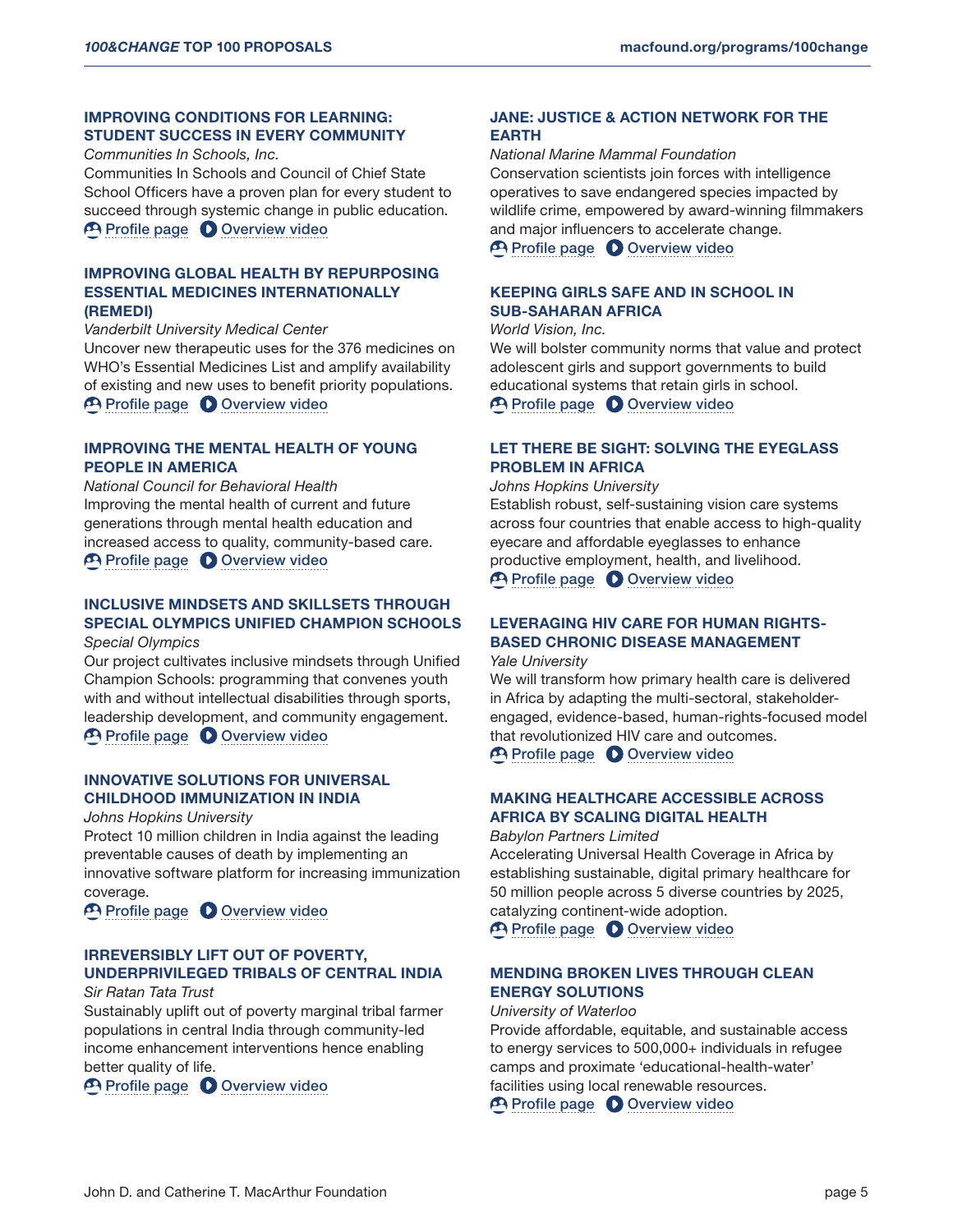# MOBILIZING CHILDREN FOR LIFE: SCALING TREATMENT TO END NEGLECTED DISABILITY

#### *MiracleFeet*

Our global coalition to end clubfoot disability will ensure that every child born with this common condition has access to life-changing treatment.

**P [Profile page](https://solutions.leverforchange.org/100-change-2020/mobilizing-children-for-life-scaling-treatment-to-end-neglected-disability/) C** [Overview video](https://www.youtube.com/watch?v=dS5BwyzDQRU)

# NOT ONE MORE—ENSURING A GENERATION BORN WITHOUT HIV

*Elizabeth Glaser Pediatric AIDS Foundation* "Not One More" will end HIV in children through effective and proven solutions that prevent babies from contracting the disease in the first place.

**P [Profile page](https://solutions.leverforchange.org/100-change-2020/not-one-more-ensuring-a-generation-born-without-hiv/) C** [Overview video](https://www.youtube.com/watch?v=sZb80YI5mc8)

# ONE BILLION VOICES: LEADERS WITH DISABILITIES BUILDING INCLUSIVE SOCIETIES

#### *Management Sciences for Health, Inc.*

Building more inclusive societies by equipping people with disabilities to amplify their voices, lead social change, and bring down barriers to their rights and opportunities.

[Profile page](https://solutions.leverforchange.org/100-change-2020/one-billion-voices-leaders-with-disabilities-building-inclusive-societies/) **O** [Overview video](https://www.youtube.com/watch?v=Ce0euKHJvCI)

# OPENCRVS, ENSURING ALL LIVES COUNT BY FIRST BEING COUNTED

*Plan International USA*

With universal civil registration and vital statistics, Plan International and partners will aid two governments to register every birth and death over five years.

**P [Profile page](https://solutions.leverforchange.org/100-change-2020/opencrvs-ensuring-all-lives-count-by-first-being-counted/) C** [Overview video](https://www.youtube.com/watch?v=PYX08eyPLh8)

# OVERCOMING MADAGASCAR'S NUMBER ONE KILLER: POLLUTION

*Trustees of Indiana University*

In Madagascar, where pollution causes nearly one-third of premature deaths, we will implement the country's action plan to restore the environment and save lives. **P [Profile page](https://solutions.leverforchange.org/100-change-2020/overcoming-madagascars-number-one-killer-pollution/) C** [Overview video](https://www.youtube.com/watch?v=j4abE7pEr6k)

#### POWERUP: ELIMINATING VIOLENCE AGAINST WOMEN IN AFRICA'S GREAT LAKES

*Cooperative for Assistance and Relief Everywhere, Inc. (CARE)*

PowerUp will reach 13 million people across Africa's Great Lakes, reducing violence against women for millions by increasing women's economic opportunity and changing gender norms.

[Profile page](https://solutions.leverforchange.org/100-change-2020/powerup-eliminating-violence-against-women-in-africas-great-lakes/) **O** [Overview video](https://www.youtube.com/watch?v=8XVbH7RR194)

### PRIMARY HEALTHCARE REDUCING INEQUITIES THROUGH MULTILATERAL ASIAN-AFRICAN REGIONAL INITIATIVES (PRIMAARI)

*Trustees of Boston University*

Low-resourced countries in Asian and African regional networks use a primary healthcare (PHC) playbook to build capacity and strengthen PHC systems to improve population health.

[Profile page](https://solutions.leverforchange.org/100-change-2020/primary-healthcare-reducing-inequities-through-multilateral-asian-african-regional-initiatives-primaari/) **O** [Overview video](https://www.youtube.com/watch?v=Xd6PkNxBwl0)

# PRISON FELLOWSHIP—ADDRESSING OVER-INCARCERATION BY TRANSFORMING THE JUSTICE SYSTEM

*Prison Fellowship Ministries*

Prison Fellowship seeks to transform our fractured criminal justice system through a multi-pronged, holistic approach to achieve more successful outcomes. **P [Profile page](https://solutions.leverforchange.org/100-change-2020/prison-fellowship-addressing-over-incarceration-by-transforming-the-justice-system/) C** [Overview video](https://www.youtube.com/watch?v=M1c30cr45MY)

PRISTINE SEAS: SAFEGUARDING AND RESTORING THE OCEAN'S HEALTH AND PRODUCTIVITY

*National Geographic Society*

This project will help to double current ocean protection, thereby safeguarding marine biodiversity and improving food provision, while mitigating climate change through carbon storage.

**P [Profile page](https://solutions.leverforchange.org/100-change-2020/pristine-seas-safeguarding-and-restoring-the-oceans-health-and-productivity/) C** [Overview video](https://www.youtube.com/watch?v=DRRzNrGdud4)

### PROJECT ECHO: EMPOWERING LOCAL COMMUNITIES TO SOLVE GLOBAL HEALTH **DISPARITIES**

*The University of New Mexico Health Sciences Center— ECHO Institute*

Project ECHO will connect community healthcare providers in India and Africa to lifesaving medical knowledge and expertise, driving local solutions to global health challenges.

**P [Profile page](https://solutions.leverforchange.org/100-change-2020/project-echo-empowering-local-communities-to-solve-global-health-disparities/) C** [Overview video](https://www.youtube.com/watch?v=wTz29ZzA1cw)

# PROTECTING THE SOURCE: WATER FUNDS FOR NATURE AND PEOPLE

#### *The Nature Conservancy*

We will change the way cities deal with the water crisis by scaling a proven solution: protecting nature to improve water supplies.

**P [Profile page](https://solutions.leverforchange.org/100-change-2020/protecting-the-source-water-funds-for-nature-and-people/) C** [Overview video](https://www.youtube.com/watch?v=X4IdIbIeDso)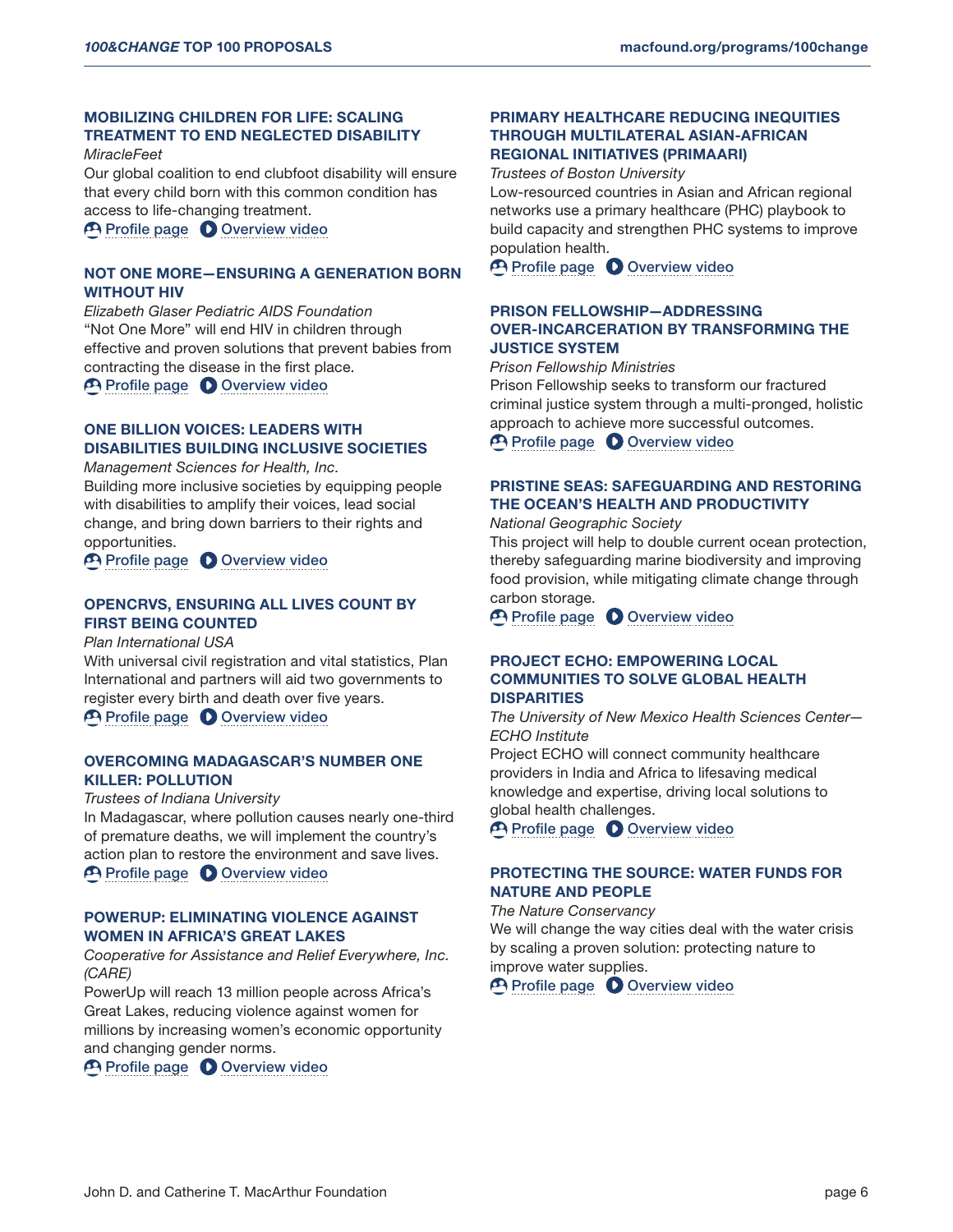# REDUCING MORTALITY AND IMPROVING HEALTH IN AFRICA THROUGH EMERGENCY CARE

*Regents of the University of Michigan* Improving access to emergency care in Africa through sustainable, effective, financially inclusive systems that deliver low-cost, quality care by a specialty-trained health care workforce.

**P [Profile page](https://solutions.leverforchange.org/100-change-2020/reducing-mortality-and-improving-health-in-africa-through-emergency-care/) C** [Overview video](https://www.youtube.com/watch?v=v3zeXenaoAE)

### REEF AID—SECURING THE FUTURE OF THE GREAT BARRIER REEF

*Greening Australia Limited* Building a secure future for the Great Barrier Reef and the livelihoods of its Traditional Owners, by together improving water quality, biodiversity, and reef resilience. [Profile page](https://solutions.leverforchange.org/100-change-2020/reef-aid-securing-the-future-of-the-great-barrier-reef/) **O** [Overview video](https://www.youtube.com/watch?v=HWx9uscLEuA)

# REINVENTING CLIMATE CHANGE ADAPTATION FOR BANGLADESH AND THE WORLD

*Massachusetts Institute of Technology (MIT)* MIT and BRAC transform how communities adapt to catastrophic climate change by combining innovative climate forecasting and adaptation technologies with proven humanitarian and development programming. **P [Profile page](https://solutions.leverforchange.org/100-change-2020/reinventing-climate-change-adaptation-for-bangladesh-and-the-world/) O [Overview video](https://www.youtube.com/watch?v=NV_j7YQLkTc)** 

# REINVESTMENT FROM EXPANDED SYSTEM TO TREAT OUD: RECLAIMING THE EPICENTER (RESTORE)

*East Tennessee State University*

RESTORE establishes a new, scaled network of nonprofit opioid addiction treatment clinics that reinvest clinic revenue into prevention services in highest need Central Appalachian communities. [Profile page](https://solutions.leverforchange.org/100-change-2020/reinvestment-from-expanded-system-to-treat-oud-reclaiming-the-epicenter/) **O** [Overview video](https://www.youtube.com/watch?v=TH6vYg15r0E)

#### REMOVING THE GREATEST OBSTACLE TO THE ELIMINATION OF RIVER BLINDNESS

*The Task Force for Global Health Inc*

Our partnership removes the greatest obstacle to the elimination of river blindness by scaling up an innovative and safe treatment strategy in 10 African countries. **P [Profile page](https://solutions.leverforchange.org/100-change-2020/removing-the-greatest-obstacle-to-the-elimination-of-river-blindness/) C** [Overview video](https://www.youtube.com/watch?v=UyZtAnwp4BA)

### REPORT FOR AMERICA

*The GroundTruth Project*

Report for America is a movement to transform communities and strengthen democracy by eliminating American news deserts, reaching more than 200 million people nationwide.

**P** [Profile page](https://solutions.leverforchange.org/100-change-2020/report-for-america/) **O** [Overview video](https://www.youtube.com/watch?v=EVtmRmellac)

REVOLUTIONIZING PROSTHETICS, REDEFINING **DISABILITY** 

#### *Hope and Healing International*

By using 3D-technology to revolutionize the global production of prosthetics and orthotics, coupled with inclusive ability-centered programs, we can change the way disability is defined.

**P [Profile page](https://solutions.leverforchange.org/100-change-2020/revolutionizing-prosthetics-redefining-disability/) C** [Overview video](https://www.youtube.com/watch?v=aurFgyD4CVE)

# SAFE WATER AND SANITATION TO PROMOTE HUMAN AND ENVIRONMENTAL JUSTICE

#### *Columbia University*

This project aims towards the socio-economic upliftment of communities by providing water and sanitation using technologically state-of-the-art, contextually and culturally relevant, and commercially viable models.

[Profile page](https://solutions.leverforchange.org/100-change-2020/safe-water-and-sanitation-to-promote-human-and-environmental-justice/) **O** [Overview video](https://www.youtube.com/watch?v=I-hPGpigp2o)

# SARTHI: SUSTAINABLE ACTION TO REDEFINE TRIBAL HEALTH IN INDIA

*Piramal Swasthya Management and Research Institute* Transforming India's health: prioritizing tribal mothers and children.

[Profile page](https://solutions.leverforchange.org/100-change-2020/sarthi-sustainable-action-to-redefine-tribal-health-in-india/) **O** [Overview video](https://www.youtube.com/watch?v=5E8IOC2Ky3U)

# SAVING LIVES AND LIVELIHOODS BY OUTSMARTING DISASTERS

*International Federation of Red Cross and Red Crescent Societies*

No one should suffer from predictable disasters. Our project will significantly reduce the impact of disasters by helping people take preventive actions based on weather forecasts.

[Profile page](https://solutions.leverforchange.org/100-change-2020/saving-lives-and-livelihoods-by-outsmarting-disasters/) **O** [Overview video](https://www.youtube.com/watch?v=5jQTOaCmL-Y)

### SAVING NATURE TO SAVE LIVES IN MARGINALIZED LATIN AMERICAN COMMUNITIES

*World Wildlife Fund, Inc.* WWF, Red Cross, and CARE will use nature-based methods to reduce disaster risk for vulnerable communities in five Latin American countries, benefiting 10.2 million people.

**P** [Profile page](https://solutions.leverforchange.org/100-change-2020/saving-nature-to-save-lives-in-marginalized-latin-american-communities/) **O** [Overview video](https://www.youtube.com/watch?v=lo2w8pWmgv0)

# SAVING THE CARDAMOMS IN PERPETUITY FOR THE PLANET

*Wildlife Alliance* Create a model biosphere to counter the rapid loss of biodiversity on the planet.

**P** [Profile page](https://solutions.leverforchange.org/100-change-2020/saving-the-cardamoms-in-perpetuity-for-the-planet/) **O** [Overview video](https://www.youtube.com/watch?v=z8u6_iC0rLk)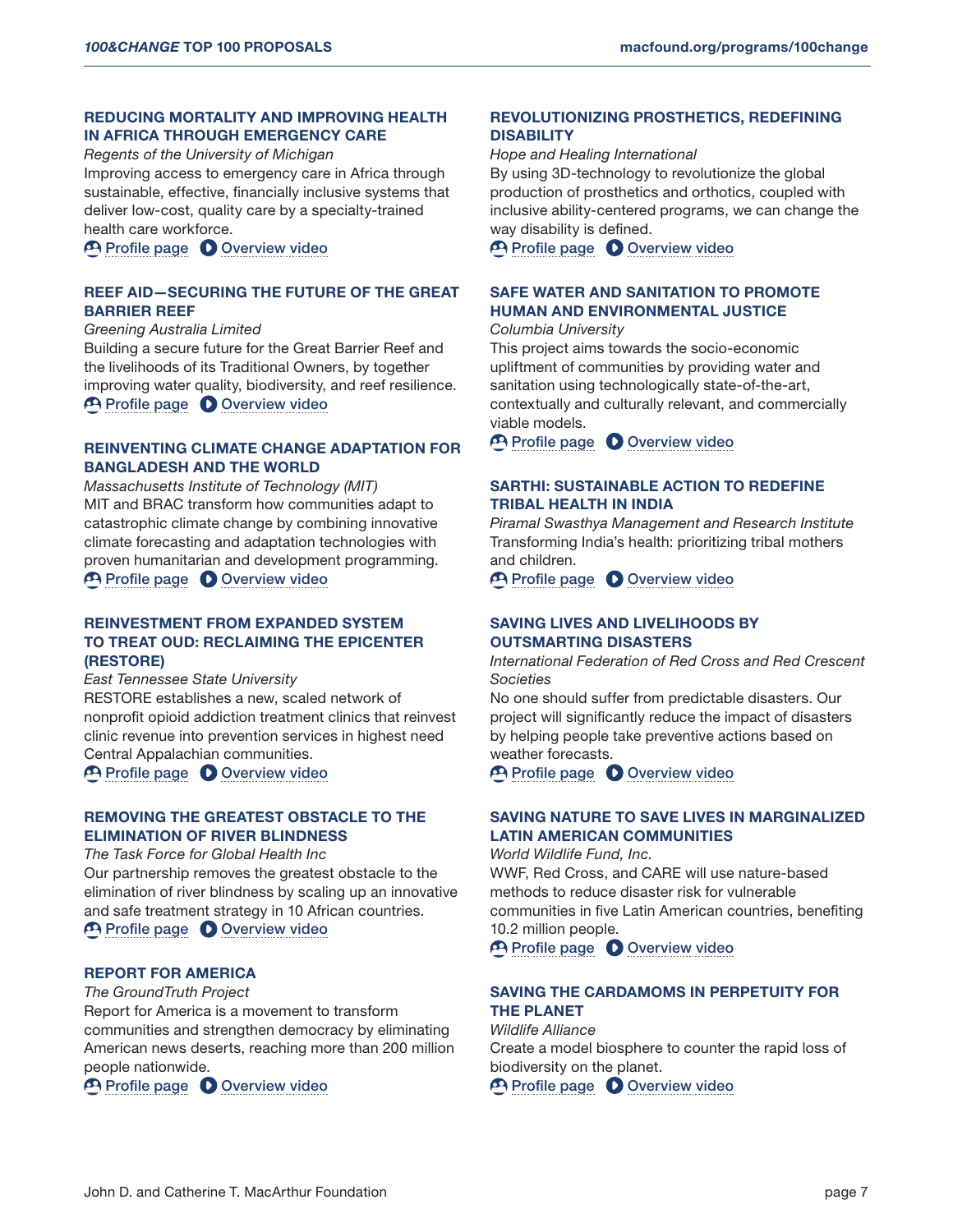# SCALING SIGHT: ENDING PREVENTABLE BLINDNESS IN GUATEMALA AND BEYOND

#### *Seva Foundation*

We will eliminate preventable blindness in Guatemala within 10 years, creating the blueprint to scale Seva's evidence-based model, Global Sight Initiative, throughout Latin America.

**P** [Profile page](https://solutions.leverforchange.org/100-change-2020/scaling-sight-ending-preventable-blindness-in-guatemala-and-beyond/) **O** [Overview video](https://www.youtube.com/watch?v=9KCE3opqmQk)

#### SCALING THE WORLD MOSQUITO PROGRAM TO PREVENT HUMAN DISEASE

*Monash University*

We will scale our innovative and cost-effective Wolbachia method globally to prevent transmission of mosquito-borne diseases like dengue, Zika, chikungunya, and yellow fever.

[Profile page](https://solutions.leverforchange.org/100-change-2020/scaling-the-world-mosquito-program-to-prevent-human-disease/) **O** [Overview video](https://www.youtube.com/watch?v=ggtK2wyG4EI)

# SISTEMA.BIO: SUPPORTING SMALLHOLDER FARMERS AS CLIMATE, FOOD, AND ECONOMIC LEADERS

*Buen Manejo del Campo, SA de CV dba Sistema.bio* We will fight hunger, poverty, and climate change by empowering one hundred million smallholder farms to turn their organic waste into renewable energy and fertilizer.

**P [Profile page](https://solutions.leverforchange.org/100-change-2020/sistemabio-supporting-smallholder-farmers-as-climate-food-and-economic-leaders/) C** [Overview video](https://www.youtube.com/watch?v=V1KhqqxTxQs)

#### SISTER: A SCALABLE SOLUTION TO GIRLS' EXCLUSION FROM EDUCATION

#### *CAMFED International*

SISTER fuels an ever-multiplying virtuous cycle through which girls go to school, succeed, and become leaders who in turn support the younger generation of girls. [Profile page](https://solutions.leverforchange.org/100-change-2020/sister-a-scalable-solution-to-girls-exclusion-from-education/) **O** [Overview video](https://www.youtube.com/watch?v=LrjuOH0lvEs)

### SOIL TO SPACE: LEVERAGING WATER TO BRIDGE THE FOOD GAP

#### *Heifer Project International*

Heifer International with Columbia University will leverage satellite imaging to identify appropriate water interventions, and farm-to-market integration allowing smallholders' contribution towards closing the food gap. **P [Profile page](https://solutions.leverforchange.org/100-change-2020/soil-to-space-leveraging-water-to-bridge-the-food-gap/) C** [Overview video](https://www.youtube.com/watch?v=5tmypqyBbB4)

# SOLID CARBON—A CLIMATE MITIGATION PARTNERSHIP ADVANCING STABLE NEGATIVE EMISSIONS

#### *Ocean Networks Canada*

An inspired climate mitigation solution bringing together proven technologies into a fully integrated system to extract CO2 from the atmosphere for permanent removal, benefiting all.

**P [Profile page](https://solutions.leverforchange.org/100-change-2020/solid-carbona-climate-mitigation-partnership-advancing-stable-negative-emissions/) O [Overview video](https://www.youtube.com/watch?v=VreVDYq584c)** 

# SOLVING SCHISTOSOMIASIS AND FOOD, WATER, AND ENERGY SHORTAGES IN AFRICA

*University of Notre Dame du Lac*

We reduce schistosomiasis and increase food, water, and energy access by removing aquatic vegetation and converting it to compost, livestock feed, and cooking gas. [Profile page](https://solutions.leverforchange.org/100-change-2020/solving-schistosomiasis-and-food-water-and-energy-shortages-in-africa/) **O** [Overview video](https://www.youtube.com/watch?v=racXfKbkyRE)

# STAND UP TO HOMELESSNESS: A PERSON-CENTERED COORDINATED CARE SOLUTION

*UTHealth Science Center at Houston* Scaling a sustainable person-centered homeless healthcare delivery solution proven to reduce service fragmentation, save money, and improve the health and lives of this vulnerable population.

**P [Profile page](https://solutions.leverforchange.org/100-change-2020/stand-up-to-homelessness-a-person-centered-coordinated-care-solution/) C** [Overview video](https://www.youtube.com/watch?v=7_AxvMi35tY)

# SUMMER FOR ALL: A THIRD SEMESTER OF WORK AND LEARNING

*Boston After School & Beyond*

Boston Beyond and Boston PIC will demonstrate how to address educational inequities through expanded summer learning and employment in cities with high concentrations of low-income students. [Profile page](https://solutions.leverforchange.org/100-change-2020/summer-for-all-a-third-semester-of-work-and-learning/) **O** [Overview video](https://www.youtube.com/watch?v=sMbj38D8qUA)

# SUSTAINABLE RICE PLATFORM: IMPROVING FARMER LIVELIHOODS AND FIGHTING CLIMATE **CHANGE**

#### *Olam International, Ltd*

The Sustainable Rice Platform is transforming global rice markets to improve the livelihoods of 1 million farmers and reduce the environmental impacts of rice production.

[Profile page](https://solutions.leverforchange.org/100-change-2020/sustainable-rice-platform-improving-farmer-livelihoods-and-fighting-climate-change/) **O** [Overview video](https://www.youtube.com/watch?v=j8Tgy8OwC3c)

# SUSTAINABLE VILLAGE WATER SYSTEMS: TANZANIA TODAY, SUB-SAHARAN AFRICA **TOMORROW**

*The Ohio State University*

Scaling a comprehensive sustainable development model to ensure reliable access to clean water, secure food supplies, and sanitation/hygiene for 1.25 million rural Tanzanians.

**P** [Profile page](https://solutions.leverforchange.org/100-change-2020/sustainable-village-water-systems-tanzania-today-sub-saharan-africa-tomorrow/) **O** [Overview video](https://www.youtube.com/watch?v=wSEXqLdvYkc)

# TAMILNADU DIABETIC MICROANGIOPATHY PREVENTION AND TREATMENT PROJECT

*Medical Research foundation*

We will screen for and treat the population in Tamilnadu for diabetes to reduce the risk of blindness, kidney disease, and other microvascular complications. **P [Profile page](https://solutions.leverforchange.org/100-change-2020/tamilnadu-diabetic-microangiopathy-prevention-and-treatment-project/) C** [Overview video](https://www.youtube.com/watch?v=miN4Qu7a5A8)